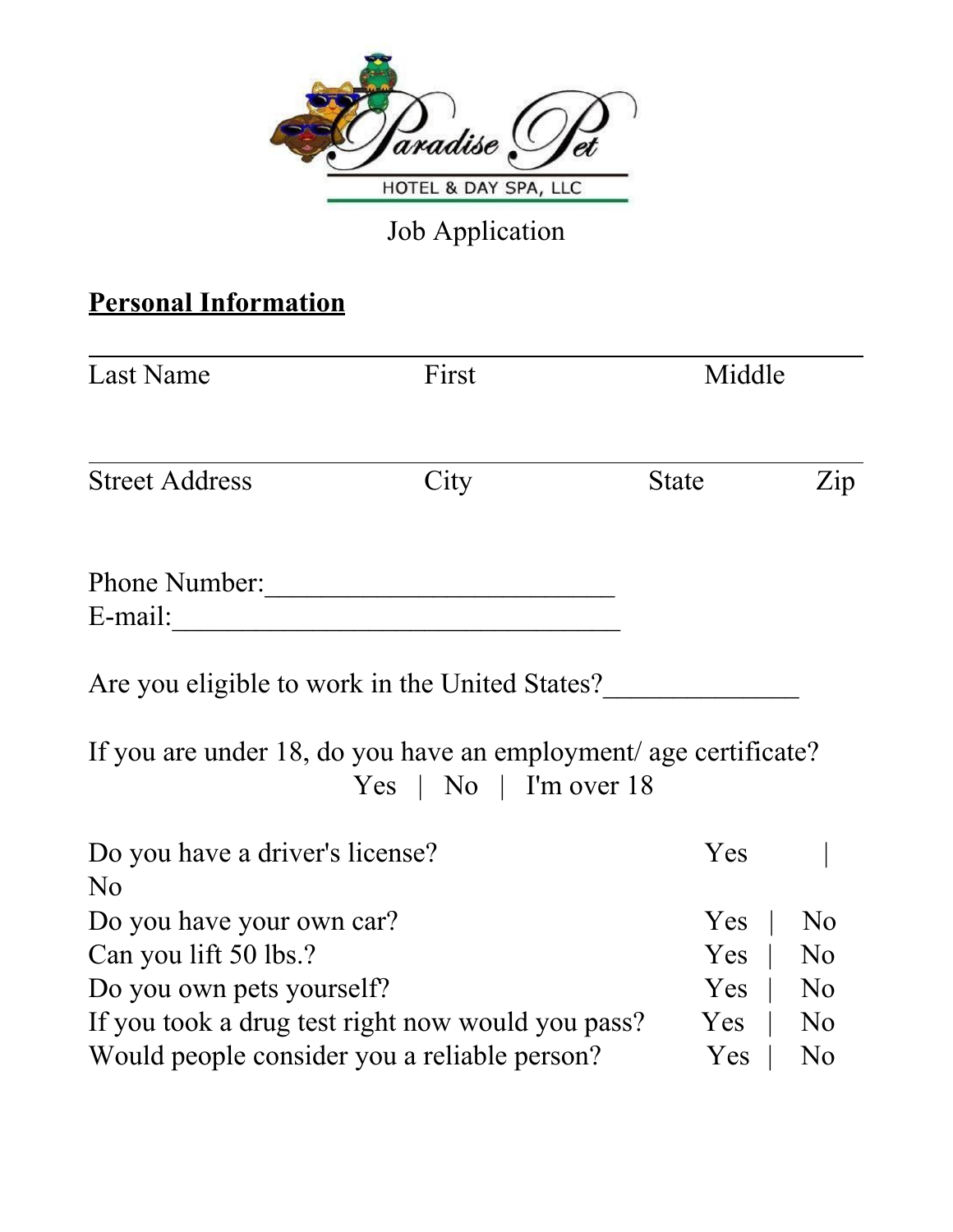What date can you start? \_\_\_\_/\_\_\_\_\_/\_\_\_\_

| Day / Hours available | <b>Business Hours</b> |
|-----------------------|-----------------------|
| Monday:               | $6:00 - 6:00$         |
| Tuesday:              | $6:00 - 6:00$         |
| Wednesday:            | $6:00 - 6:00$         |
| Thursday:             | $6:00 - 6:00$         |
| Friday:               | $6:00 - 6:00$         |
| Saturday:             | $7:30 - 10:00$ am     |
| Sunday:               | $4:00-5:00$ pm        |

Are you currently in high school or on summer break? Yes | No

# **Employment History**

| Present or last position: |           |  |
|---------------------------|-----------|--|
| Employer:                 |           |  |
| Address:                  |           |  |
| Supervisor:               |           |  |
| Phone:                    |           |  |
| <b>Position Title:</b>    |           |  |
| Start date:               | End date: |  |
| Responsibility:           |           |  |
|                           |           |  |
|                           |           |  |
|                           |           |  |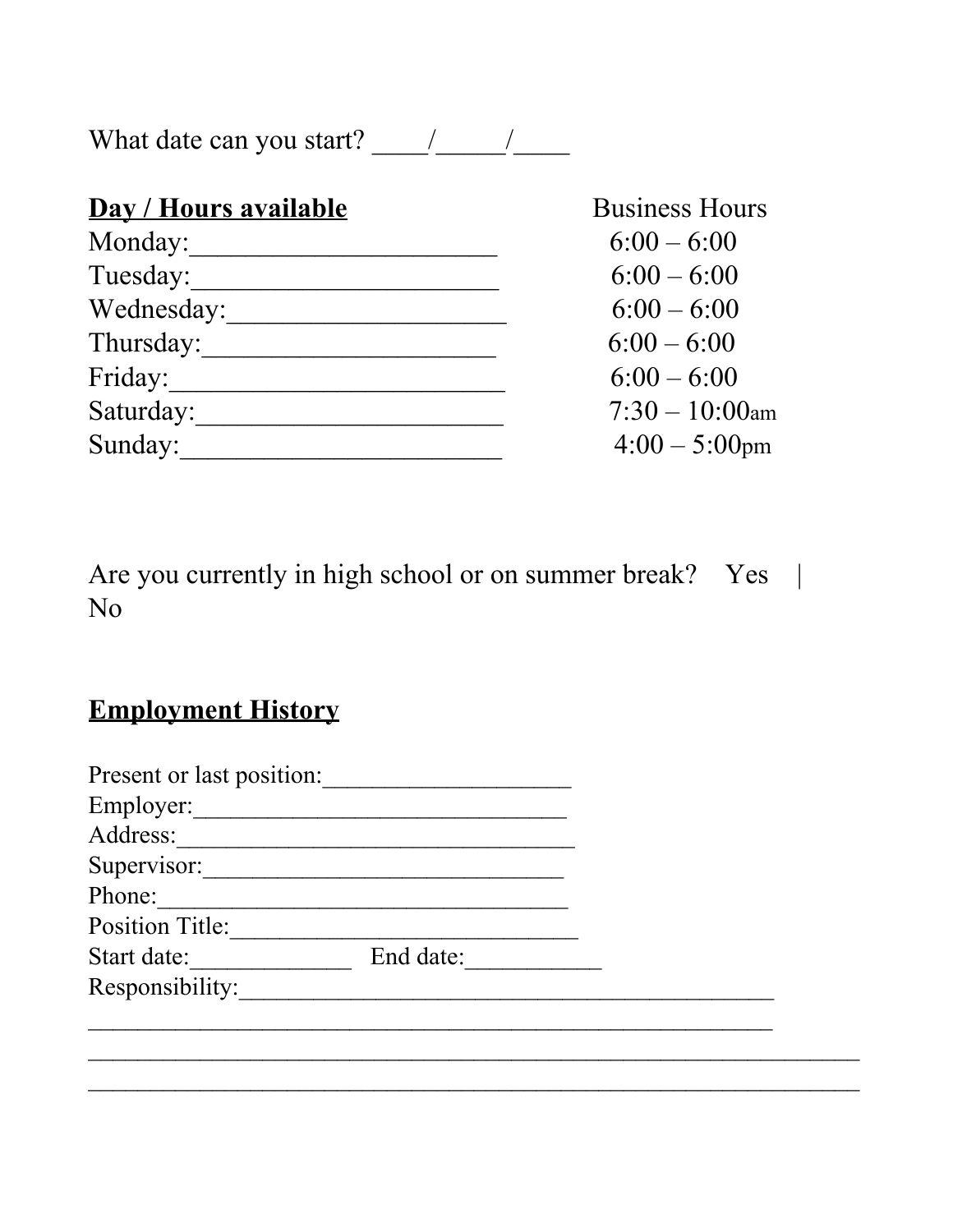| Present or last position:             |           |     |  |
|---------------------------------------|-----------|-----|--|
| Employer:                             |           |     |  |
| Address:                              |           |     |  |
| Supervisor:                           |           |     |  |
| Phone:                                |           |     |  |
| Position Title:                       |           |     |  |
| Start date:                           | End date: |     |  |
| Responsibility:                       |           |     |  |
|                                       |           |     |  |
|                                       |           |     |  |
|                                       |           |     |  |
|                                       |           |     |  |
| May we contact your present employer? |           | Yes |  |

| <b>Education</b> |
|------------------|
|                  |

| High School:       |     |  |
|--------------------|-----|--|
| From:              | To: |  |
| Did you graduate?: |     |  |
|                    |     |  |
| College:           |     |  |
| From:              | To: |  |
| Did you graduate?: |     |  |
|                    |     |  |
| Other:             |     |  |
| From:              | To: |  |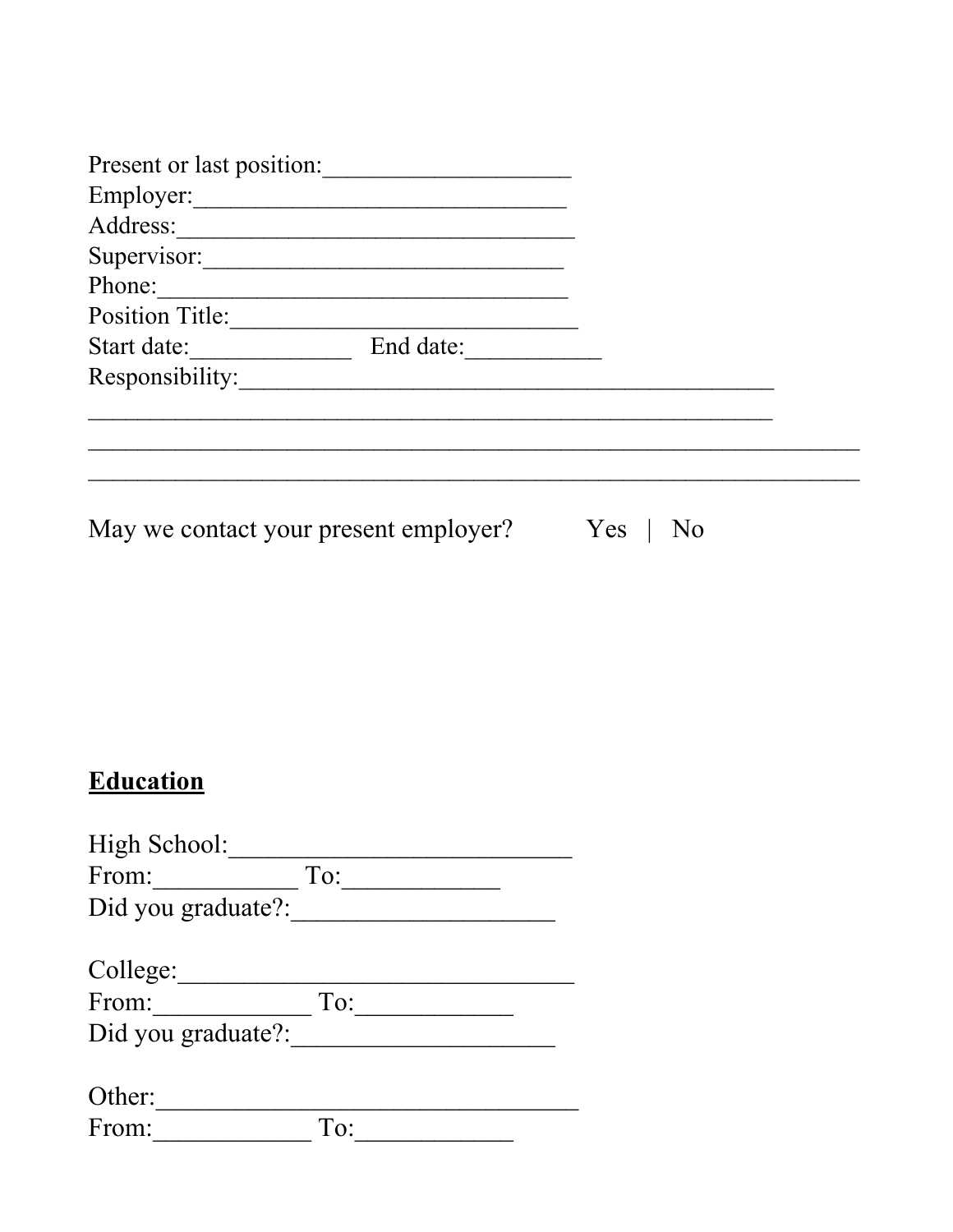| Remarks: |  |
|----------|--|
|          |  |

### **Skills & Qualifications**

Have you been previously employed at another pet 

#### **References**

| $1)$ Name: | Title: |
|------------|--------|
| Phone:     |        |
| $2)$ Name: | Title: |
| Phone:     |        |
| $3)$ Name: | Title: |
| Phone:     |        |

Please tell us what makes you a good candidate for this position: